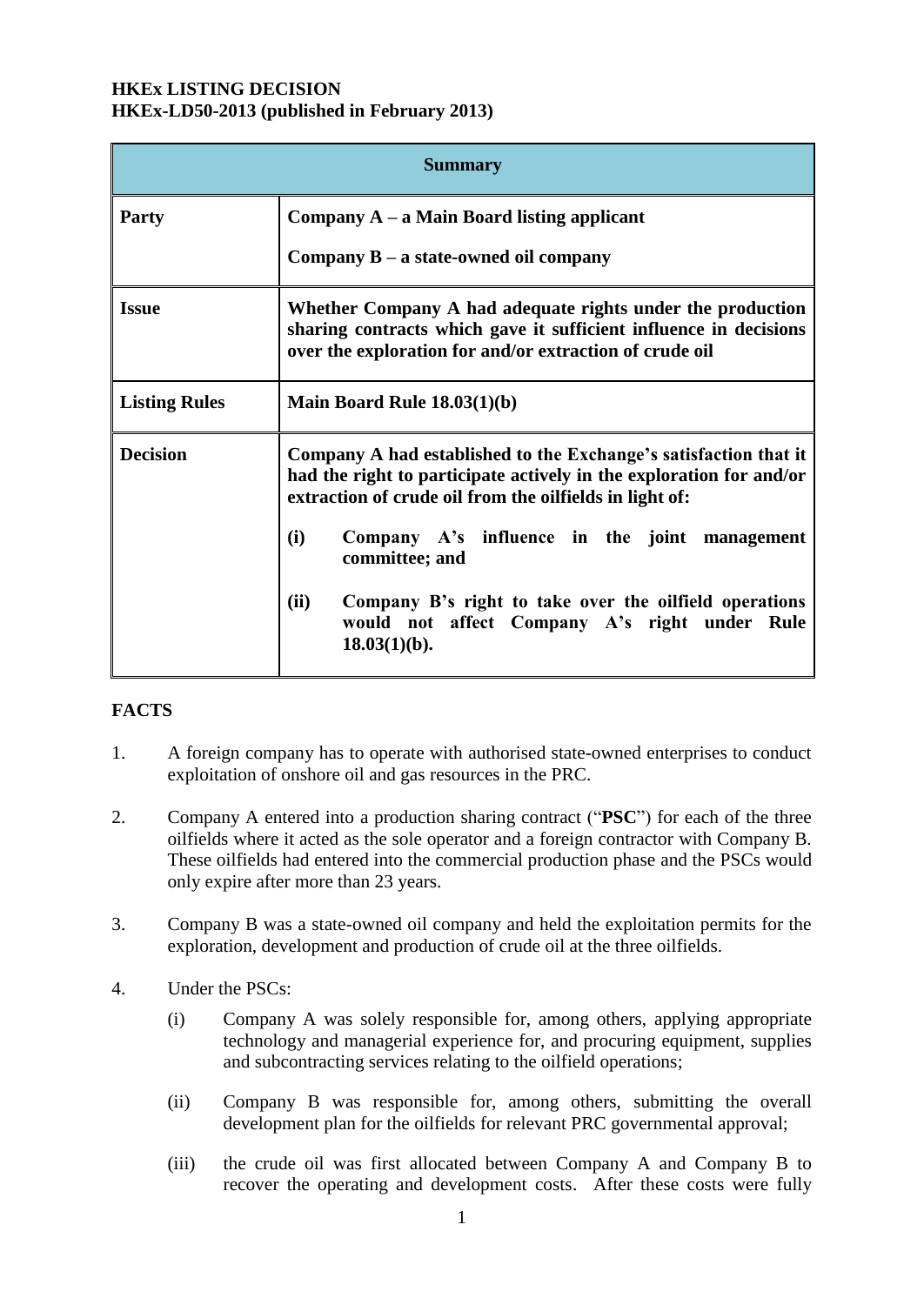recovered, the crude oil would be allocated between Company A and Company B for profit-sharing; and

- (iv) Company B had the right to take over the oilfield operations at the earlier of (a) the expiration of the PSCs; (b) when Company A had recovered all of its development costs and there was no additional approved overall development plan which required Company A to incur additional development costs; or (c) before the full recovery of Company A's development costs if agreed by the joint management committee (the "**JMC**").
- 5. Company A had recovered all of its development costs for one of the three oilfields but not for the other two.
- 6. If Company B took over the oilfield operations, Company A would still be entitled to its allocation of crude oil for the purposes of cost recovery and profit-sharing during the remaining terms of the PSCs and would continue to participate in the JMC. However, Company A would not be able to invest in additional capital expenditure for further oil production and revenue generated.
- 7. The JMC was comprised of eight members, four of whom were appointed by each of Company A and Company B. The JMC's chairman and vice chairman were designated by Company B and Company A respectively. The JMC should reach a unanimous decision on matters that it considered. During the track record period, the JMC was able to agree on all material matters concerning the oilfields.

## **APPLICABLE RULES AND PRINCIPLES**

- 8. Rule 18.03(1)(b) states that a mineral company must establish to the Exchange's satisfaction that it has the right to participate actively in the exploration for and/or extraction of natural resources. One way is through adequate rights (arising under arrangements acceptable to the Exchange) which give the mineral company sufficient influence in decisions over the exploration for and/or extraction of the natural resources.
- 9. Frequently Asked Questions Series 12 states that "*[c]ompanies may rely on exploration and extraction rights held by third parties if they participate in mineral and/or exploration activity under joint ventures, product sharing agreements or other valid arrangements if they can demonstrate the agreements give them sufficient influence over the exploration for and extraction of Resources and Reserves.*"

## **ANALYSIS**

- 10. The Exchange considered that the JMC allowed Company A to have adequate rights which gave it sufficient influence in decisions over the exploration for/or extraction of crude oil from the oilfields under Rule 18.03(1)(b) given that the JMC's decisions had to be made unanimously and Company A's representatives with half of the JMC's voting rights could vote down any resolution that Company B proposed which were not in Company A's interests.
- 11. In addition, the Exchange considered that Company B's right to take over the oilfield operations would not affect Company A's rights under Rule 18.03(1)(b) because it did